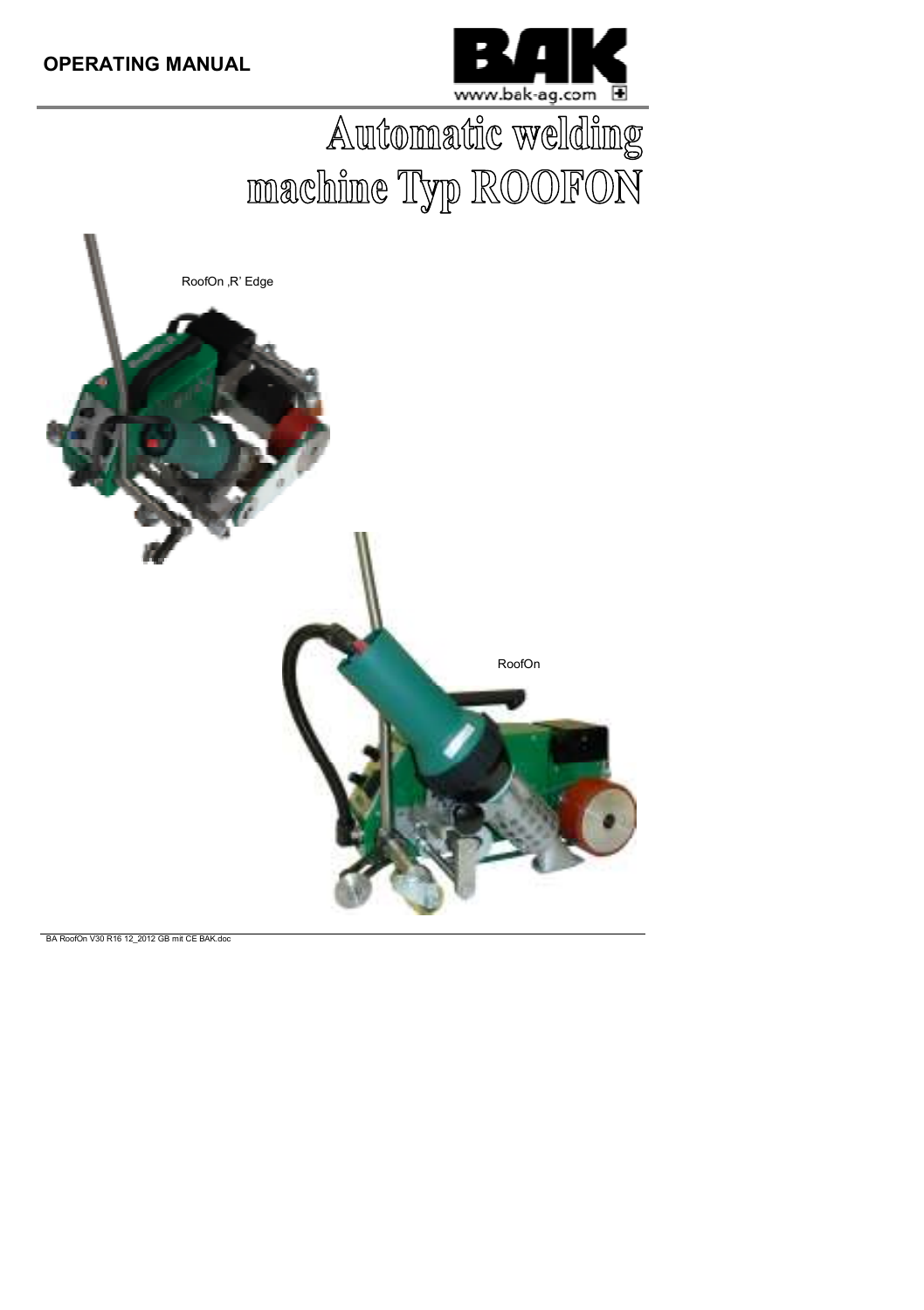#### **SCOPE OF DELIVERY**

#### **Content of package:**

- 1 Automatic welding machine type RoofOn
- 1 Guide handle
- 1 Starting plate
- 1 Operating manual

#### **SICHERHEIT**



*Danger of life* when opening the device as live components and connections are exposed. Unplug the device before opening it.

*Danger of fire and explosion* if the device is used incorrectly. Demonstrate the necessary caution when using the welding machine near combustible materials. Never use the device in inflammable areas.

#### *!!! Danger of burns !!!*

Do not touch the hot air device when it is still hot. Let the device cool down.

Connect the device to a *socket with protective earth conductor*. Any interruption of the protective earth conductor within or outside the device is dangerous! Only use extension cables with protective earth conductor and a minimum diameter of 2.5 mm<sup>2</sup>.

The *voltage rating* stated on the nameplate must correspond to the mains voltage. Maintain the maximal allowed impedance  $Z_{\text{max}} = 0.301 \Omega + j 0.188 \Omega$ . Consult your local electricity supply board if necessary.

For personal protection, the device must be connected to a *residual current circuit breaker* before using it on construction sites.

**Formatiert**

*Do not leave the device unobserved.* Hot air radiation of the hot air device may ignite combustible materials. Heat may reach inflammable materials that are not visible or obvious.

*Protect the device from damp and wet!* 

12 2 2 2 2 2 2 2 2 2 2 2

#### **WARRANTY AND LIABILITY**

Warranty and liability apply from the date of purchase (documented by the invoice/delivery note) according to the currently valid general terms of business of BAK GmbH. BAK refuses to honour any warranty for devices which are not in their original condition. BAK devices may never be reconfigured and/or modified. BAK reserves the right to deny any responsibility if this is ignored. No liability can be assumed by BAK for incorrect installation and/or use as well as natural wear and tear of components (e. g. heating elements).

#### **Note:**

This operating manual must be available to the installation and operating personnel at all times. Read these operating instructions carefully before installing and using the device.

#### **Copyright:**

This document must not be disclosed to third parties without the explicit written approval of BAK GmbH. Any forms of reproduction or copying and electronic storage are prohibited.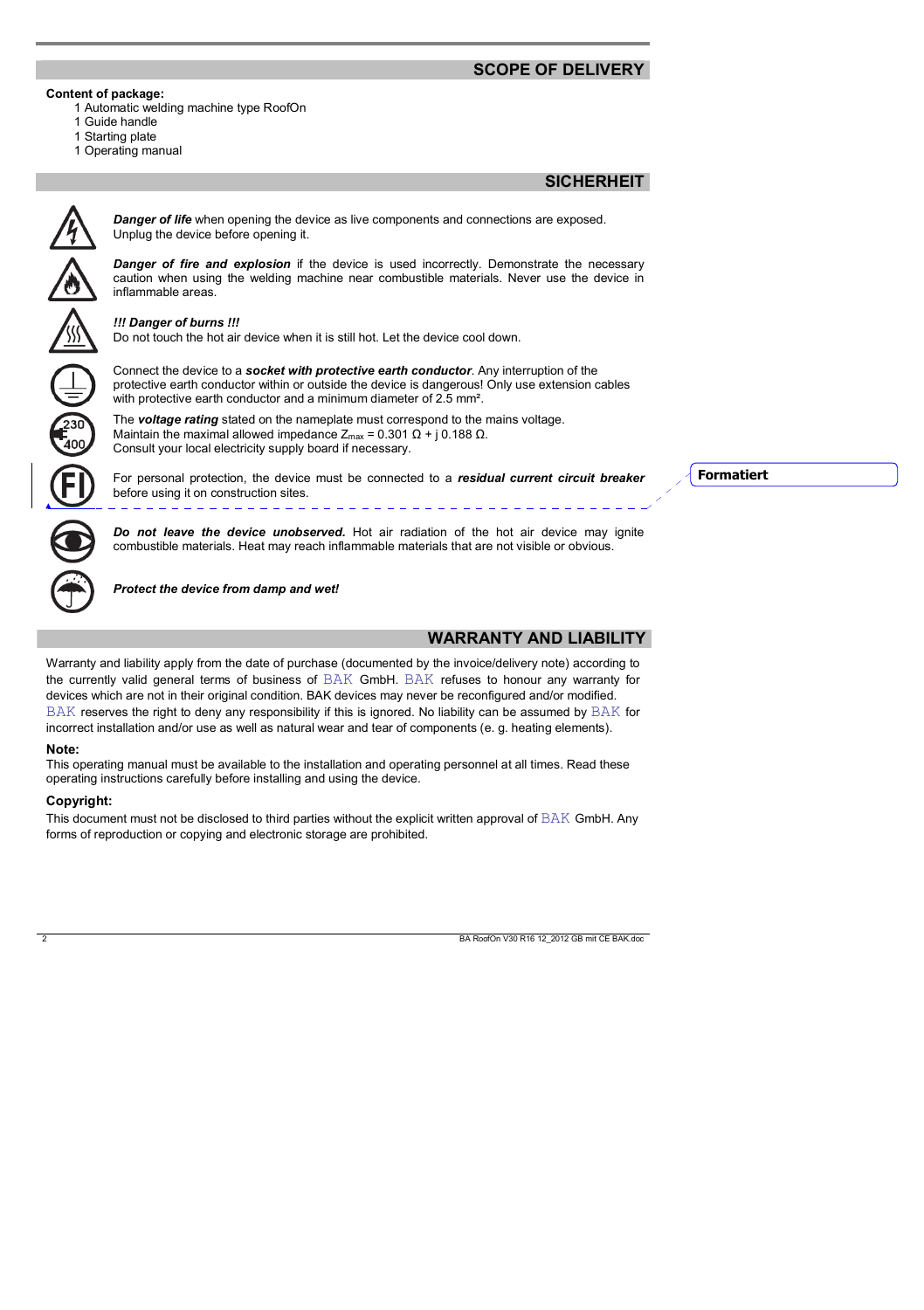#### **INTENDED USE**

This device is an automatic welding machine for overlap/tape welding of weld tarpaulin and the production of plastic film and coated fabrics.

**Weld shape overlap:** Welding lines with a width of 20, 30 or 40 mm are produced depending on the applicable configuration.

**Weld shape tape:** Tapes with a width of 40 or 50 mm are produced depending on the applicable configuration.

**Weld shape protection against vandalism:** A tape with integrated steel cable is welded on. **Weld shape measuring tape:** A profiled tape is welded on for sealing an overlap welding line.

#### **DESCRIPTION OF FUNCTIONS**

#### **Heating system:**

The hot air temperature is steplessly adjustable and electronically controlled. According to the material thickness, the nozzle position can be adjusted steplessly.

#### **Welding pressure:**

The welding pressure can be changed by adding or reducing weight.

#### **Drive:**

The drive is steplessly adjustable and electronically controlled. The control system is designed in a way that the set speed remains constant, independent of the load.

#### **WARNING**

- If the power supply cable gets damaged, it has to be replaced by the manufacturer, its customer service or by a qualified person in order to avoid danger.
- The device must not be used by personnel (including children) with limited physical, sensory or mental capabilities or lack of experience and/or knowledge, except when supervised by a person who is responsible for their safety or when advised how to use the device by that person.
- Children must be supervised in order to ensure that they do not play with the device.
- Because of the enormous fire danger, the operating personnel must be specially briefed and regularly instructed.
- Fire can occur if the device is not used carefully.
- Do not leave the device unobserved while it is in operation.
- Demonstrate the necessary caution when operating the device near inflammable materials. Do not operate on the same surface for longer periods of time.
- A fire extinguisher must always be within reach in the work area.
- The device must not be used in explosive atmospheres.
- Heat may reach inflammable materials that are not readily visible.
- There is a very significant risk of fire when the machine stops because of any disturbance and the hot air device is still running (max. temperature of the air flow 650 °C). Therefore, special attention should be placed on the subsurface and the material to be processed.
- The welding machine must not be used on inflammable surfaces (e. g. wooden roofs and floors made of wood)
- The device bears the protection mark IP20 and must therefore be protected from damp and rain.
- When using the device on roofs and tables, it could fall down due to its automatic drive system. In order to avoid a fall, necessary precautions must be taken.
- The welding machine can be operated up to a maximum incline or slope of 30°.
- Warning: danger of poisoning! While processing thermoplastics or similar material, gases occur which can be aggressive or poisonous. Avoid inhaling fumes even if they seem to be harmless. Make sure the workplace is well ventilated or wear respiratory protection.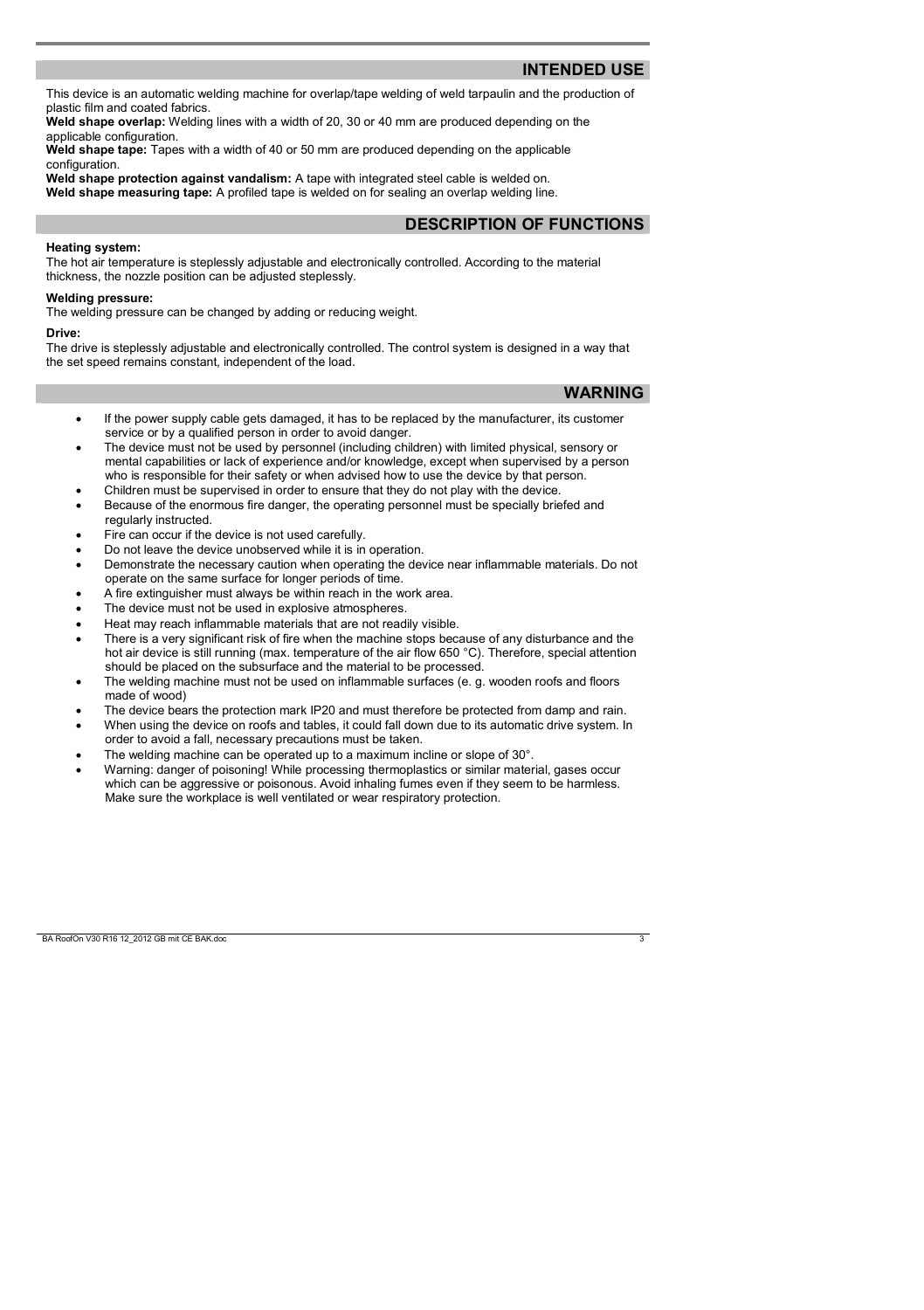#### **SAFETY SYMBOLS AND STANDARDS**

Existing risks are pointed out with the following warning symbols:

#### **Risk of crushing The Risk of burns**





The operator is responsible for the compliance with safety related standards. Before the machine is commissioned, the operating personnel must be instructed with respect to these standards.

#### **OPERATIONAL SAFETY**

The welding machine is manufactured in accordance with the recognised rules of technology. The latest safety standards have been observed to eliminate work related risks to the life and health of the operating personnel when the machine is used in accordance with its intended use.

#### **DANGER ZONE**

The main danger zone of the welding machine is the nozzle which can heat up to temperatures of 650 °C. It is recommended to wear heat protective gloves. There is a risk of crushing when swivelling the nozzle.



## *!!! Danger of burns in the working area !!!*

#### **OVERLAP WELDING MACHINE BASIC ADJUSTMENT**

#### **Basic adjustment:**

**Perform adjustments only in cold condition (Danger of burns!).** 

#### **Nozzle adjustment:**

- Loosen the screws on the device frame in order to change the configuration of the nozzle.
- Please refer to the following images for recommended adjustments:



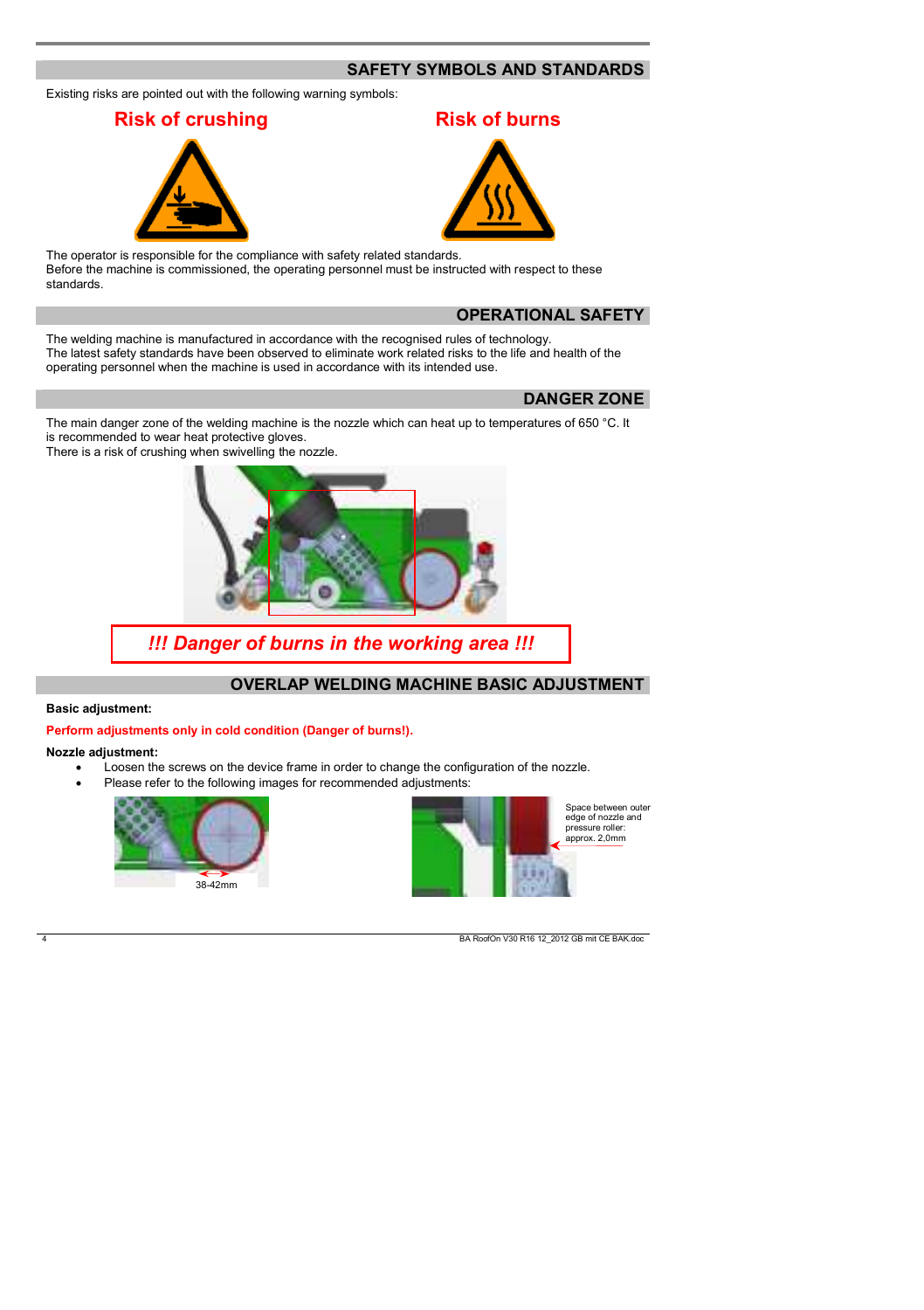#### **Guide roller adjustment:**



Bring the welding machine into the right welding position.



Outside edge of the overlap, outside edge of the pressure roller and outside edge of the guide roller must form a line (see image).

#### **WELDING PARAMETERS**

**Caution:** Before any welding operation, a test weld should be performed so as to determine the welding parameters.

#### **Welding temperature:**

The welding temperature is adjusted with a potentiometer or control unit. Do not start welding before the set temperature has been reached.

#### **Welding speed:**

The welding speed is adjusted using a potentiometer or control unit. The drive starts automatically when the welding machine is swivelled in. The welding speed is adjusted with the potentiometer or control unit depending on the plastic film, geomembrane liner or weather conditions.

#### **Welding pressure:**

The welding pressure is directly applied onto the pressure roller by the weight of the machine.

#### **WELDING**

#### **Operating conditions:**

- Maintain the maximum allowed network impedance ( $Z_{\text{max}}$  = 0.301  $\Omega$  + j 0.188  $\Omega$ ) and consult your local electricity supply board if necessary.
- Check the configuration of the nozzle.
- The mains connection must conform to ICE 60364 as well as to national standards.
- Connect the device to the grid. The voltage rating must correspond to the specifications on the nameplate.
- When using extension cords, a minimum diameter of the cable must be observed. Cable length up to 25 m, diameter 2.5 mm² (for automatic welding machines with 120 V, we recommend a diameter of 4.0 mm<sup>2</sup>).

BA RoofOn V30 R16 12\_2012 GB mit CE BAK.doc 5 5 5 5 5 5 6 7 8 8 9 7 8 7 8 9 7 8 9 7 8 9 7 8 9 7 8 9 7 8 9 7 8 9 7 8 9 7 8 9 7 8 9 7 8 9 7 8 9 7 8 9 7 8 9 7 8 9 7 8 9 7 8 9 7 8 9 7 8 9 7 8 9 7 8 9 7 8 9 7 8 9 7 8 9 7 8 9 7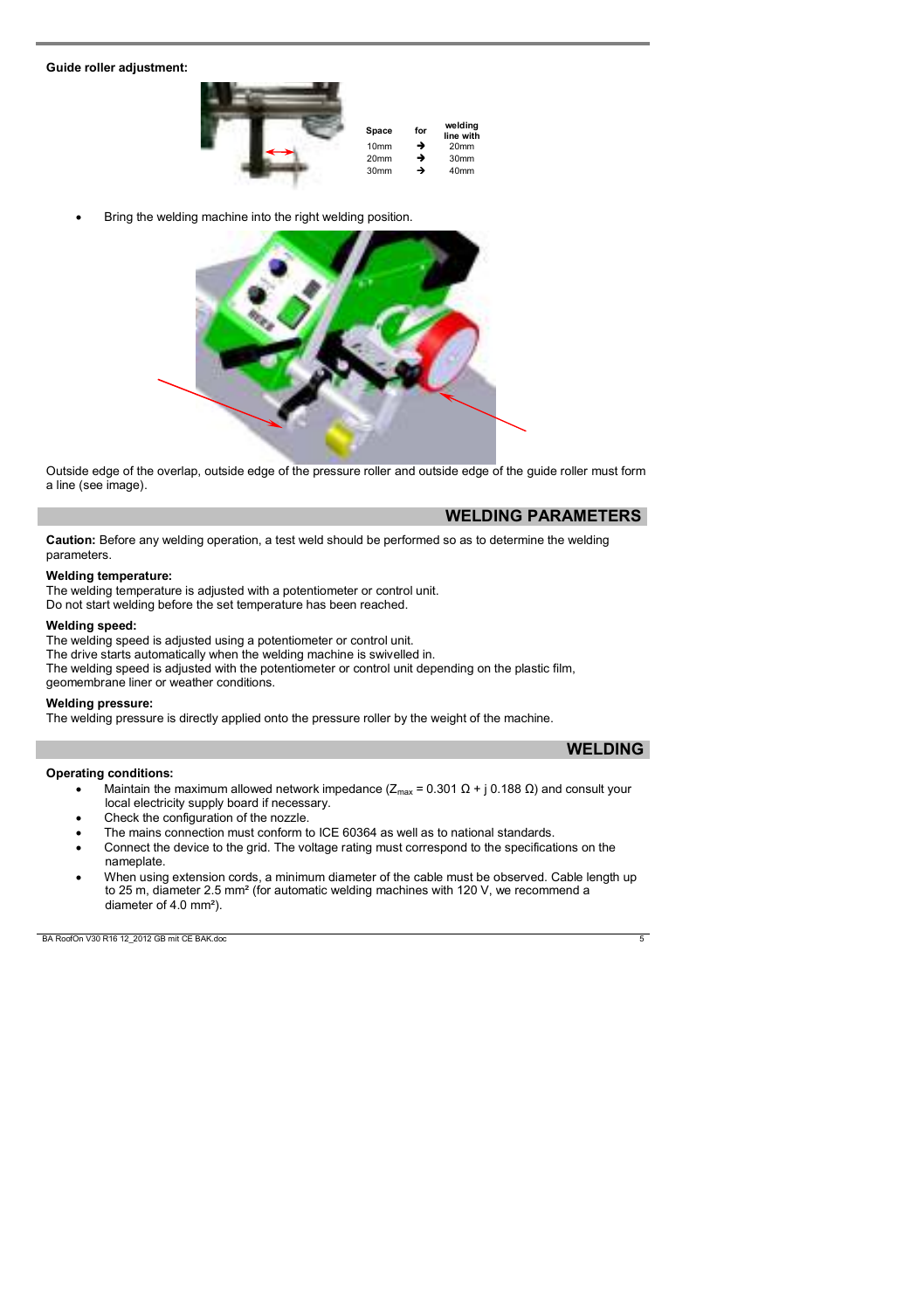#### **WELDING**

#### **Welding procedure:**

- Adjust the welding parameters.
- The welding temperature must have been reached.
- **Weld shape overlap:**
	- Position the welding machine on the overlapping geomembrane liners or plastic films.
	- Align the guide roller to the overlap.
	- Lower the hot air system and slide the nozzle between the overlapping geomembrane liners or plastic films. The device will start automatically.
	- Guide the welding machine along the overlap. Always observe the position of the guide
	- roller. • **Weld shape tape/protection against vandalism/measuring tape:**
		- Position the welding machine on the geomembrane liner or plastic film.
		- Position the quide roller at the joint or marking.
		- Lower the hot air system and slide the nozzle between geomembrane liner or plastic film and tape. The device will start automatically.
	- Guide the welding machine along the joint or marking. Always observe the position of the guide roller.
- After welding, slide out the nozzle and raise it.
- Turn off the heating with the respective switch to cool down the nozzle.
- Switch off the device with the main switch.

#### **ASSISTANCE AND SUPPORT**

The HERZ group and its authorised service centres offer free support and assistance in the area of applications technology.

Our specialists will be pleased to help you.

**ACCESSORIES**

#### **Available accessories:**

Additional weight (5230177), handle (5230077), running wheel relocation / edge roller (5230183). The automatic welding machines can either be supplied with the accessories directly assembled or the assembly can be easily carried out by the operator himself.

Optimum results will be achieved when HERZ accessories and spare parts are used.

Please refer to our brochures for additional information.

#### **ASSEMBLY**



### **!!! ATTENTION !!! ALWAYS unplug the device before working on it !!!**

- **1.0. Changing the heating element (only when the device has cooled down)**
	- 1.1. Swivel out and lock the hot air system 1.2. Loosen four screws at the flange of the nozzle
	-
	- 1.3. Pull off the nozzle
	- 1.4. Pull off the mica tube (careful, fragile)
	- 1.5. Remove the gasket
	- 1.6. Pull off the defective heating element
	- 1.7. Insert the new heating element observe marking, voltage and power rating
	- 1.8. Slide on the mica tube
	- 1.9. Slide on the gasket and position the boreholes
	- 1.10. Slide on the nozzle and fix with 4 screws
	- 1.11. Readjust the nozzle as described under **basic adjustments** on page 4 6.

**INSTALLATION INSTRUCTIONS 8.0 and 9.0 ARE ENCLOSED WITH THE ACCESSORIES !!!**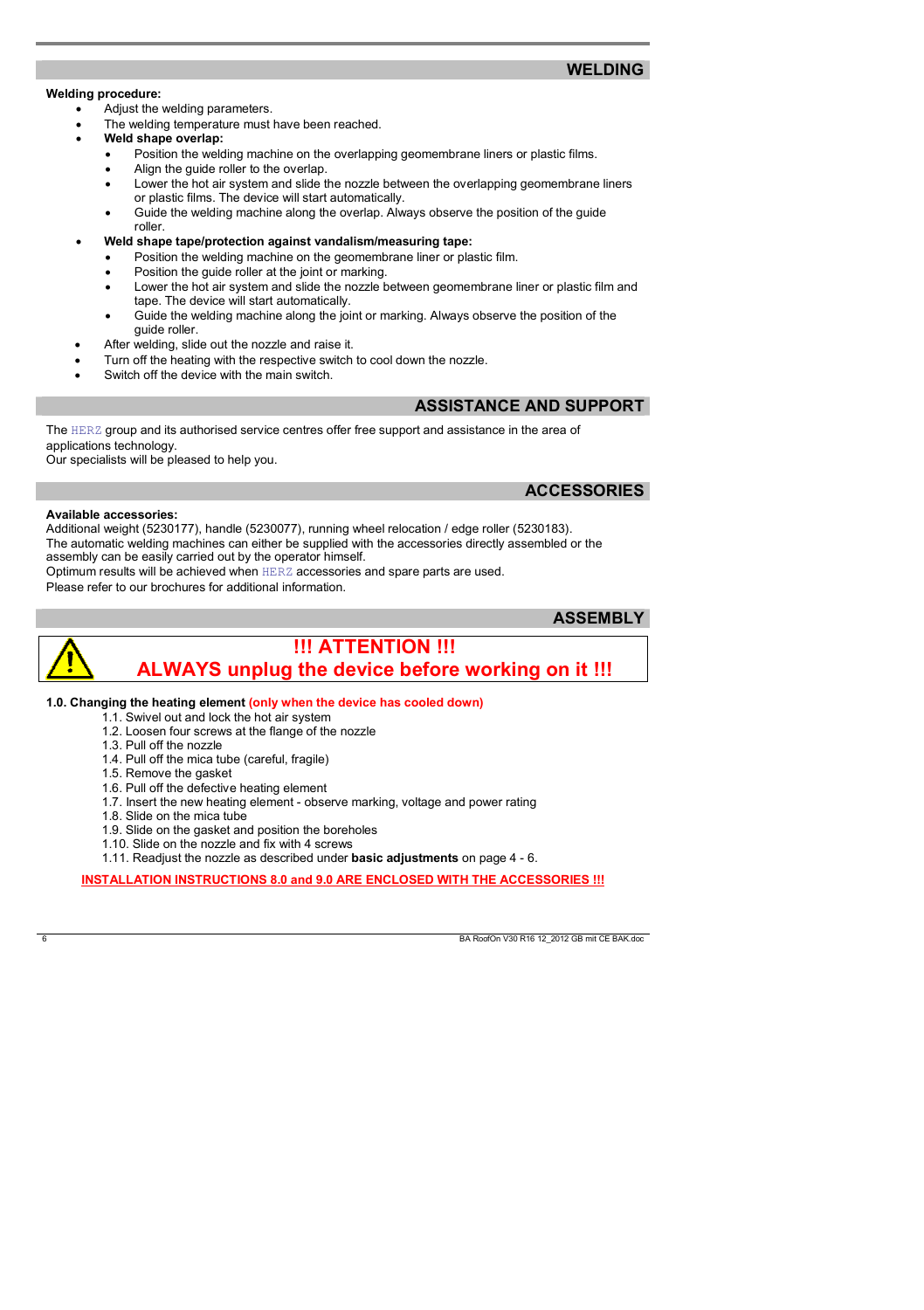#### **MAINTENANCE**

- Clean the welding nozzle with a wire brush (5201330).
- Check power cable and plug for electrical and mechanical damage.

#### **SERVICE AND REPAIR**

The welding machine should be checked by an authorised service centre approx. every 1000 operating hours.

Repairs have to be carried out exclusively by HERZ authorised service centres.

#### **SHIPPING**

For repairs, please return the device appropriately packed for transport to your next HERZ service centre.

#### *!!! SHIPPING MUST BE PAID!!!*

Technical modifications reserved. In case of doubt, consultation with HERZ is required. Images and drawings may deviate from the original. Changes reserved.

#### **TRANSPORT - HANDLING - STORAGE**

#### **Transport:**

The welding machine is packed appropriately and must be protected from moisture. **Handling:**

The shipment must be checked for completeness and transport damage. In the event of transport damage, the defect must be confirmed in writing at the time of the delivery by the carrier. The seller must be promptly informed in writing!

#### **Storage:**

In the case of temporary storage, the welding machine should be kept packed and must be protected from moisture. In the case of damage resulting from improper storage, no warranty claim will be honoured.

#### **DISPOSAL**



Power tools, accessories and packaging should be sorted for environmentally friendly recycling.

#### **Do not dispose of power tools together with household waste!**

Only EU countries: According to the European Directive 2002/96/EC on waste electrical and electronic equipment and its incorporation into national law, power tools that are no longer operational must be separately collected and sent to be environmentally friendly recycled.

| <b>Technical Data</b>         |                           | RoofOn [*proximate]                      |       |  |
|-------------------------------|---------------------------|------------------------------------------|-------|--|
| Voltage                       | v                         | 120                                      | 230   |  |
| Frequency                     | Hz                        | 50/60                                    |       |  |
| Power consumption             | W                         | 2'700                                    | 3'400 |  |
| Max. power input              | A                         | 22.5                                     | 15,0  |  |
| Temperature                   | ۰c                        | $20 - 600$                               |       |  |
| <b>Drive</b>                  | m/min                     | Standard 0,6 - 12,0 / Digital 0,0 - 12,0 |       |  |
| Max. air flow (20 °C)         | l/min                     | 500                                      |       |  |
| Noise level (EN ISO<br>11203) | dB(A)                     | 64                                       |       |  |
| <b>Dimensions</b>             | $mm(L \times W \times H)$ | 460 x 330 x 850                          |       |  |
| Weight with 5 m cable         | kg                        | ca. 14,5 <sup>*</sup> 26,0]              |       |  |
| <b>Protection class</b>       |                           | IP <sub>20</sub>                         |       |  |
| <b>Conformity symbol</b>      |                           |                                          |       |  |
| Protection type I             | ÷                         |                                          |       |  |
| Other voltages on request.    |                           |                                          |       |  |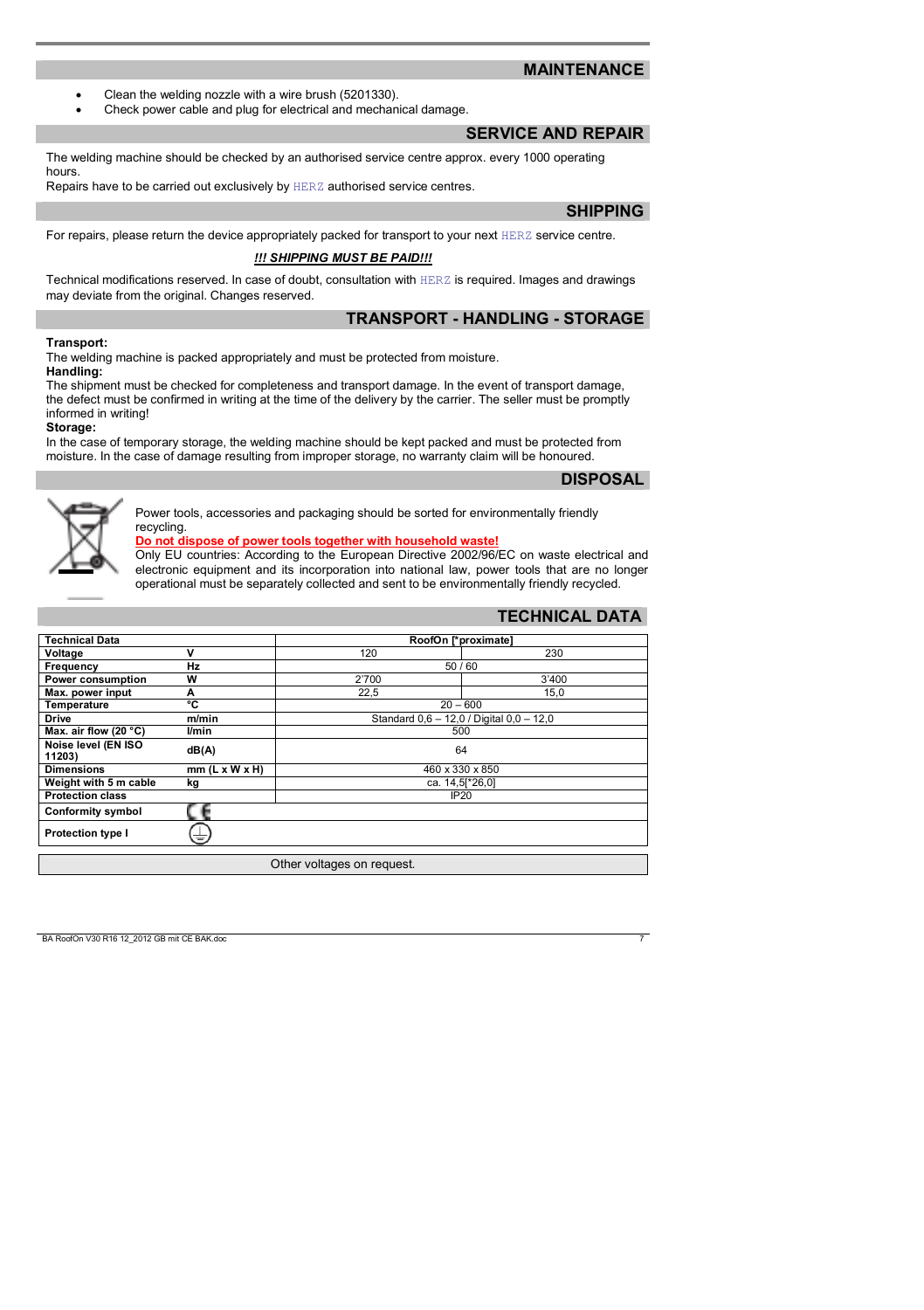

#### **DEVICE DESCRIPTION**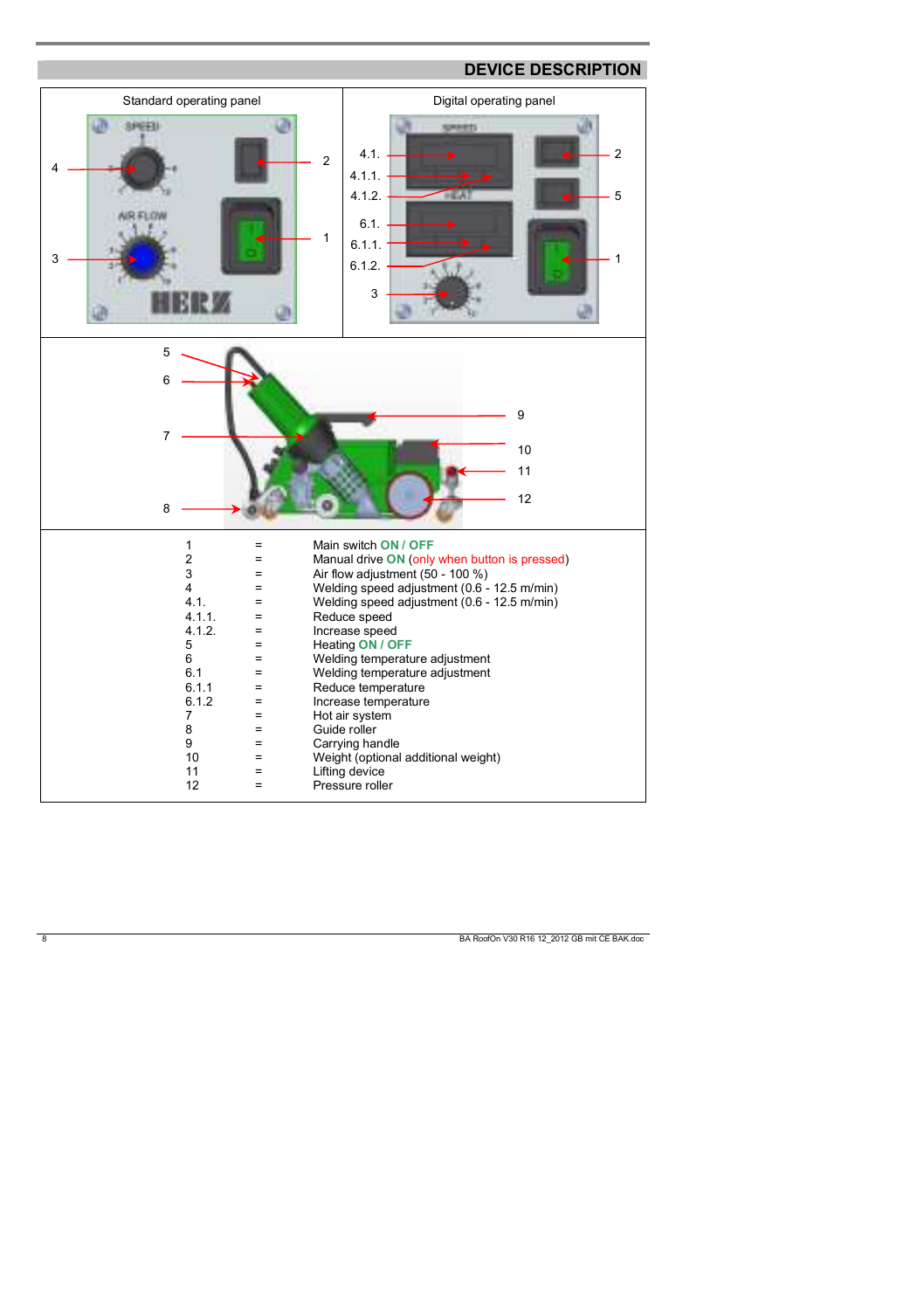## **ASSEMBLY INSTRUCTIONS FOR ACCESSORY NO. 8: ADDITIONAL WEIGHT**

**Content: Art. no. 5230177** 

Additional weight Screw M6x 50mm Assembly instructions **Required tools:** Allen keys SW3/5

#### **8.0. Assembly instructions for additional weight:**

8.1. Switch off the device, unplug it and let it cool down if necessary.







8.3. Add additional weight and align it with the threaded bore hole of the weight below.

8.4. Screw on the M6x50 screw (Allen SW5) and fasten.



8.5. In order to remove an additional weight, perform the steps in reverse order.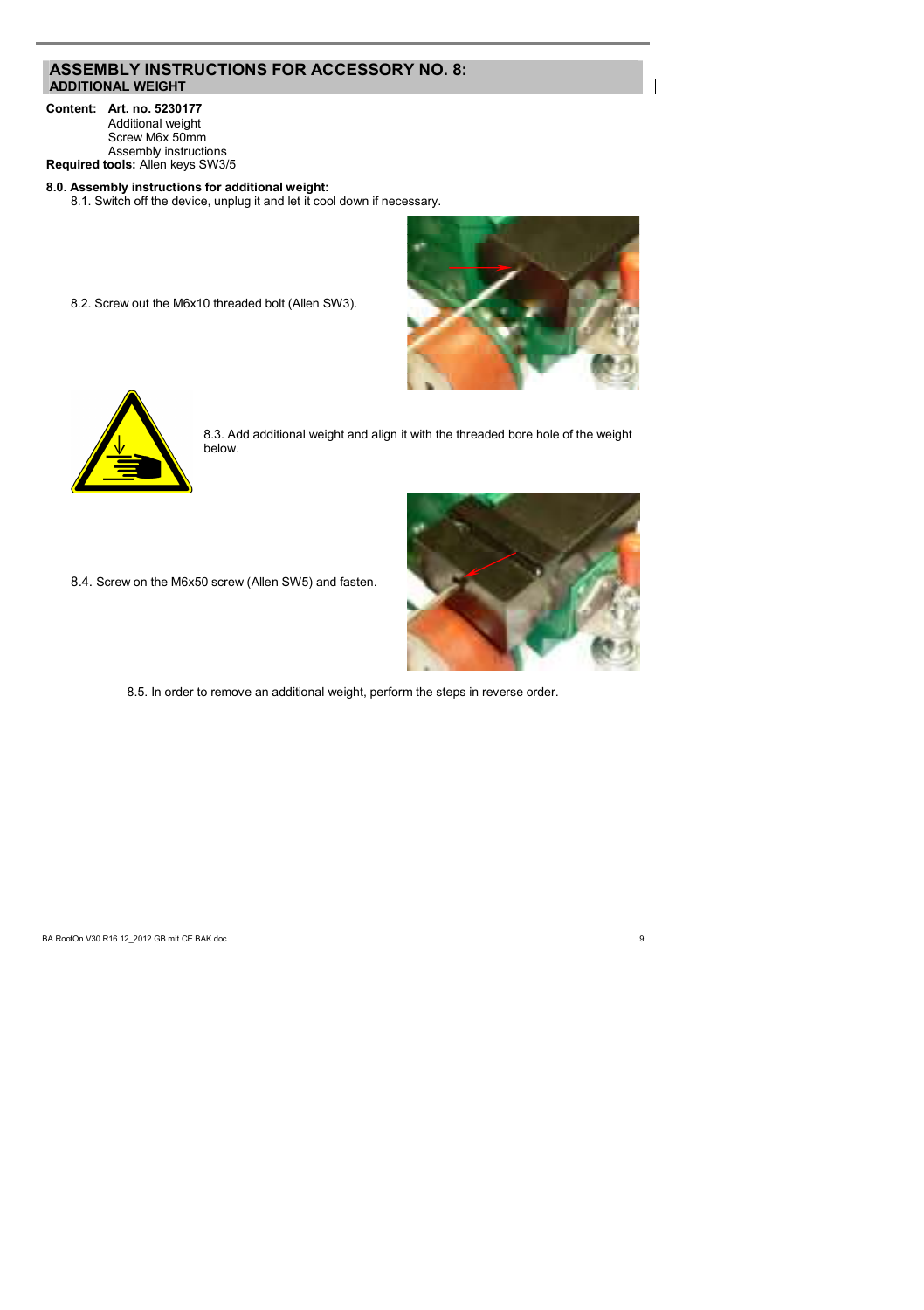## **ASSEMBLY INSTRUCTIONS FOR ACCESSORY NO. 9: RUNNING WHEEL RELOCATION / EDGE ROLLER**

 $\overline{1}$ 

**Content: Art. no. 5230183** Running wheel relocation / edge roller complete Assembly instructions

**Required tools:** Allen key SW6

# **9.0. Running wheel relocation / edge roller assembly:**<br>9.1. Switch off device<br>9.2. Unplug device<br>9.3. Lay device on its side

- 
- 
- 
- 

9.4. Remove Allen screw of the guide handle (SW6) 9.5. Assemble the guide handle **AND** running wheel / edge roller (SW6)





- 9.6. Fasten screw
- 
- 9.7. Put device back on its rolls 9.8. In order to remove the running wheel / edge roller, perform the steps in reverse order

**Fasten all screws and nuts !!!**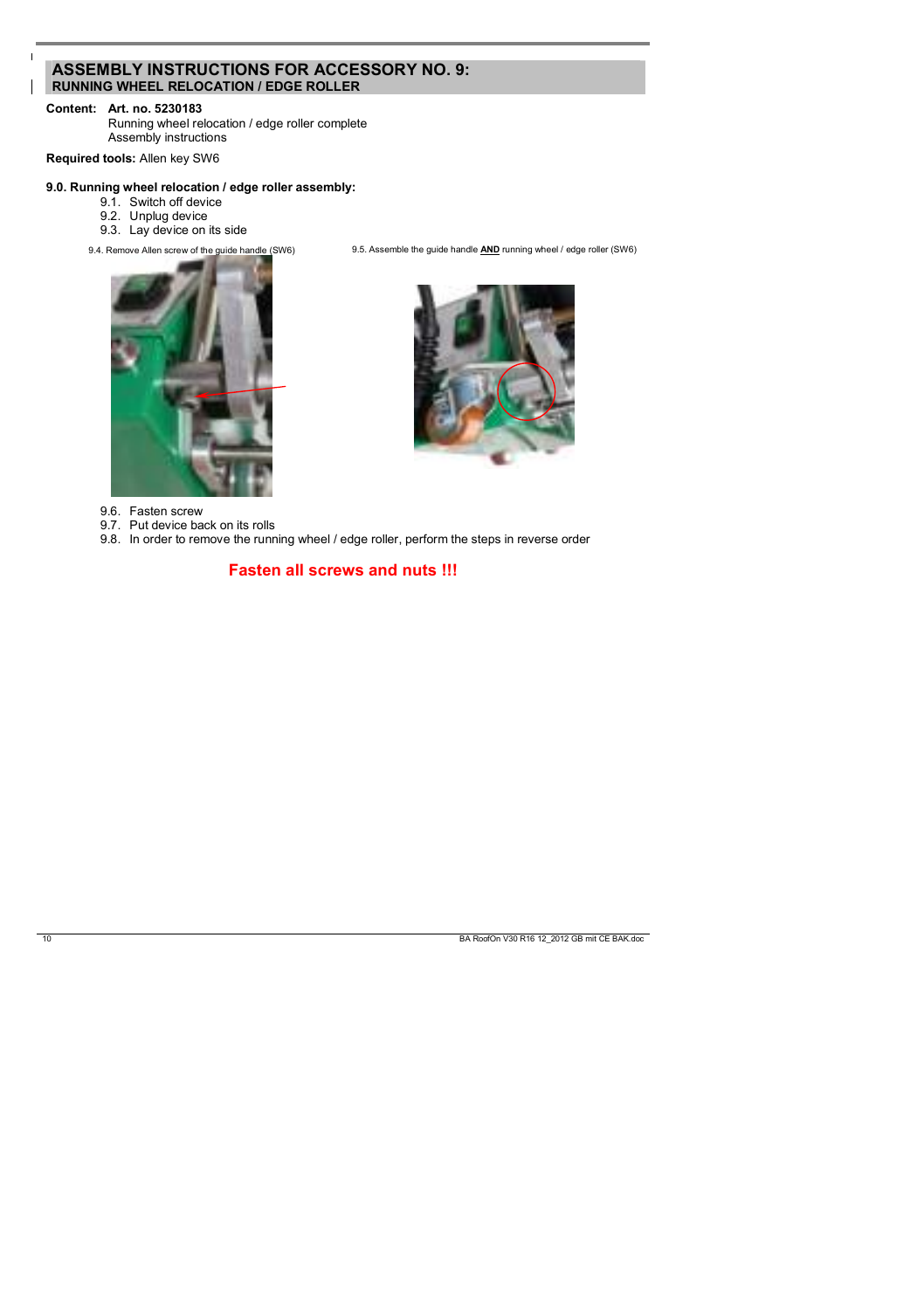#### **SPARE PARTS DRAWINGS**